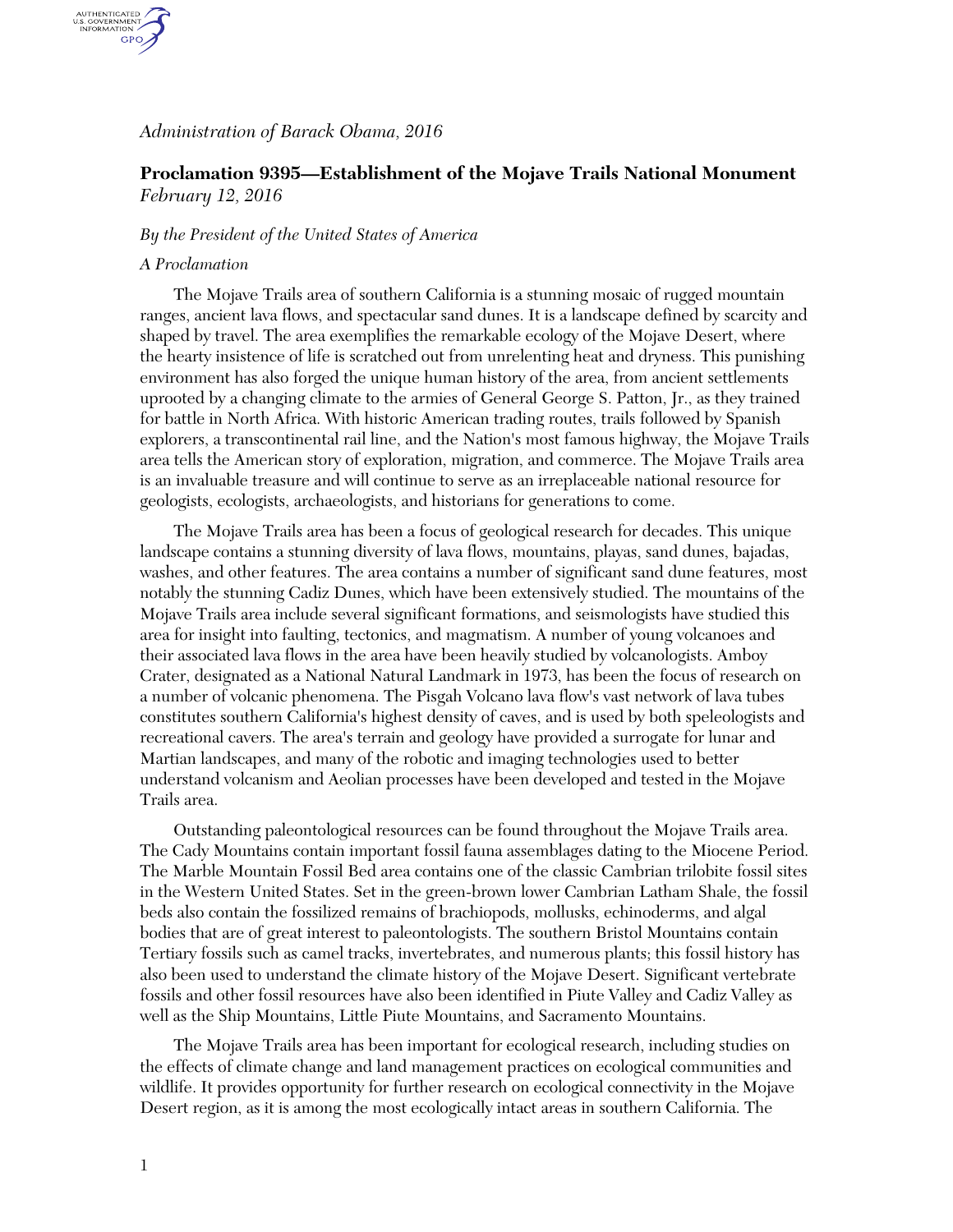species that have managed to thrive here are specialists in perseverance and resourcefulness and are remarkable for their ability to withstand the desert extremes. The area's scarce springs and riparian areas such as Afton Canyon, Chuckwalla Spring, Hummingbird Spring, Barrel Spring, and Fenner Spring provide refuges for a wide variety of plants and animals. The complex network of groundwater underlying the Mojave Trails area has been the subject of past and ongoing hydrological study. Underground aquifers feed springs and seeps that are important for sensitive ecosystems and wildlife, though specific connections are not yet well understood.

Rare plant species such as the scrub lotus, rosy two-tone beardtongue, whitemargin beardtongue, Emory's crucifixion-thorn, small-flowered androstephium, white-margined penstemon, and Borrego milkvetch rely on the specific habitat types found in the Mojave Trails area. The Piute Valley area in the northeastern part of the Mojave Trails area is home to the northernmost occurrences of smoke trees in the California desert, as well as the Homer Mountain Ocotillo Assemblage. The lowlands and middle elevations are also home to other unique or ecologically significant plants such as the endemic Orocopia Mountains spurge. Numerous cactus species are also found here, including the densest concentration of Bigelow cholla cactus in California. Ongoing research in the Mojave Trails area has identified other plant species that are new to science, many of which have not yet been described.

Birds including the endangered Least Bell's vireo, southwestern willow flycatcher, and yellow-billed cuckoo depend on this area, as do raptors such as the burrowing owl, red-tailed hawk, golden eagle, American kestrel, and prairie falcon. Fragile desert fish species such as the bonytail chub rely on the scarce waters of the desert riparian ecosystems. A wide variety of fascinating native mammal species can be found in the Mojave Trails area, including the kit fox, ringtail, American badger, mountain lion, and bighorn sheep. Reptiles and amphibians, including the Mojave Desert's largest lizard, the chuckwalla, have been extensively studied in the Mojave Trails area. The area contains some of the Mojave Desert's best habitat for the threatened desert tortoise and provides important dispersal corridors for that fragile species. An unusual community of invertebrates associated with lava tubes in the Pisgah area offers an ongoing opportunity for entomological research.

Humans have lived in and moved through the Mojave Trails area for more than 10,000 years. The archeological record tells of a human existence shaped by a changing climate. During the Paleo-Indian period, now-dry lakes provided fresh water to small groups of nomadic people and the animals they hunted. From around 7,000 to 2,000 BC, rising temperatures resulted in a change from wet to dry conditions. Associated ecological changes in the region led to new patterns of subsistence for native peoples. Although people remained closely tied to water sources following the temperature increase, desert inhabitants adjusted their diets to rely more heavily on plants and fish, invented new tools, and expanded the sizes of their social groups. During the Formative Period (2,500 to 1,500 BC), dry conditions meant the inhabitants of the Mojave Desert remained in small groups. They relied heavily for their survival on the Mojave River, a name derived from the traditional name for these people, Pipa Aha Macav ("the people by the river"). The Mojave people left their mark on the landscape through petroglyphs, pictographs, old trails, and stone work, some of which can still be found today, especially near springs and rivers and along the shores of now-extinct lakes.

The Mojave were not the only people to use or pass through this landscape. Ancestors of the Chemehuevi Indian Tribe, a branch of the Southern Paiute, have been persistent occupants of the Mojave Desert for thousands of years. Sacred Chemehuevi trails are often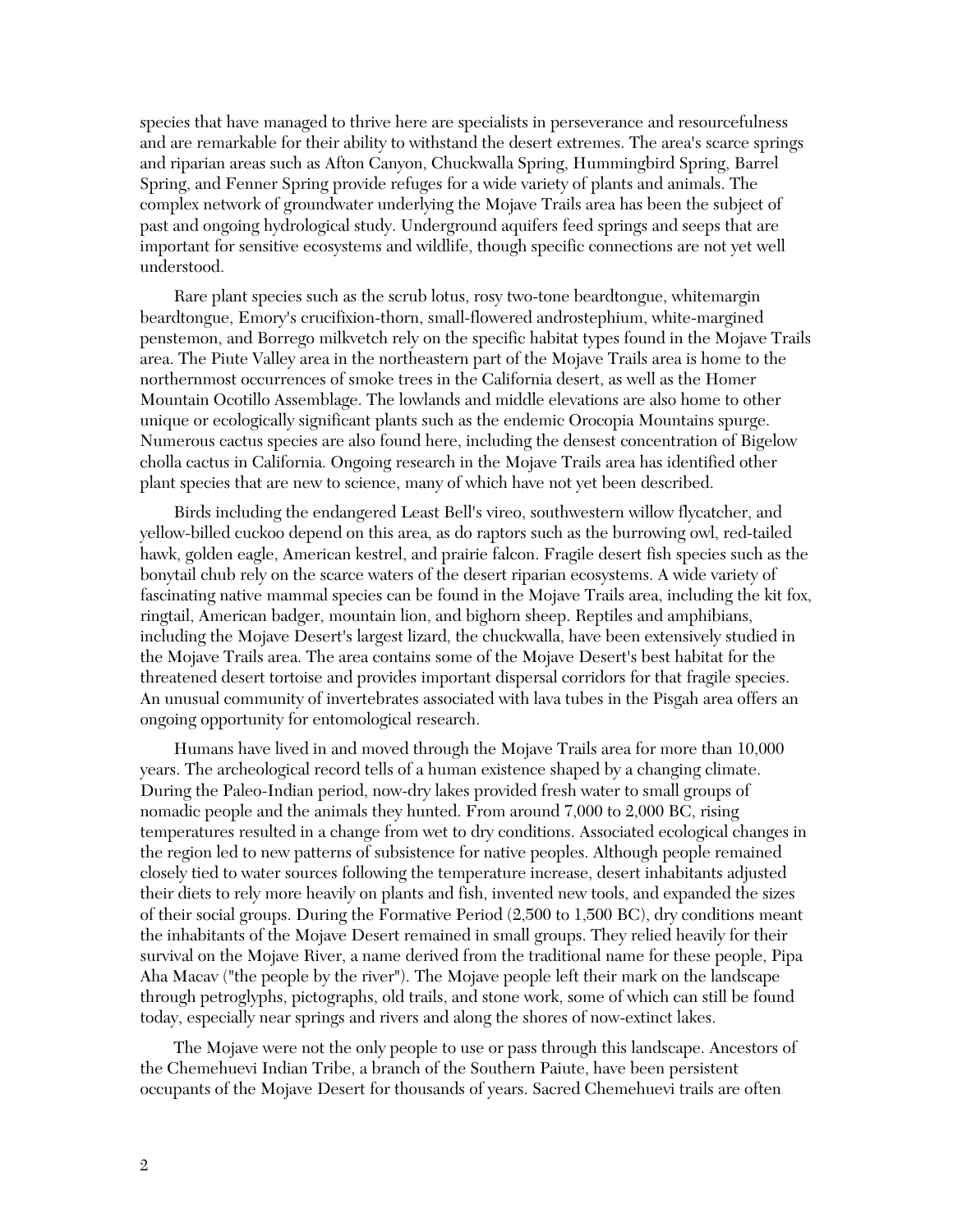tied to traditional and ceremonial songs. The Salt Song Trail, one of the longest song trails of the Chemehuevi people, passes through the Mojave Trails area near the town of Fenner and the Ward Valley. Natural land patterns form the route of this trail, with specific songs sung at specific wayside locations. Other Native Americans who have lived in or passed through the Mojave Desert include the Shoshone, Serrano, Kawaiisu, and the Paiute. The Ward Valley, located between the Old Woman and Piute Mountains, is sacred to a number of these tribes, as are the Mesquite and Crucero Hills, which contain over 50 archaeological sites including petroglyphs, milling stations, temporary camps, intaglios, lithic scatters, and pottery dating as far back as 4,000 years.

The Mojave Trails area has been a critical travel corridor for millennia, linking the Pacific Coast to the deserts of the southwest and beyond. The Mojave Indian Trail is the earliest known travel route passing through the Mojave Trails area, used by Native Americans for thousands of years and by early Spanish explorers and traders. In 1829, Mexican explorer Antonio Armijo pioneered the Old Spanish Trail through this area. Evidence of the trail, now designated a National Historic Trail, can still be found at Afton Canyon.

By the end of the 19th century, transcontinental rail travel had changed the American West in profound ways. In 1882, Southern Pacific constructed a railroad route from Barstow to Needles. In addition to the major rail stops established at Needles and Barstow, several smaller towns and rail stops were established along this stretch, including the alphabetically named Amboy, Bristol, Cadiz, Danby, Essex, Fenner, and Goffs. These towns remain, some as inhabited hamlets and others as abandoned ghost towns, and some historical artifacts from the original rail line still exist, including original rail ties and track and later improvements of communications poles, insulators, and wires.

A modest dirt road—an original trackside component of the railroad project—would later become the most famous highway in America. In 1911, in the infancy of the automobile era, the County of San Bernardino paved the first stretch of that road from Barstow to Needles. The next year, this stretch became part of the National Old Trails Road, which extended more than 3,000 miles from New York, New York, to Los Angeles, California, and connected the American coasts by pavement for the first time. In 1926, the road was officially designated as U.S. Highway 66, a designation soon known around the world as Route 66. During the 1930s, Route 66 became an important route for migrants escaping economic hardships of the Great Depression and droughts in the Central plains. As the national economy rebounded following World War II, Americans took to the highways in unprecedented numbers. The road became an American icon, earning the nickname the "Main Street of America" and inspiring popular culture through music, literature, and film.

The popularity of Route 66, however, hastened its downfall; increasing traffic quickly exceeded its two-lane capacity. In 1985, Route 66 was officially decommissioned, leaving behind a powerful albeit fragmented narrative history of America's automobile culture of the first half of the 20th century and its legacy of related commerce and architecture. The Mojave Trails area contains the longest remaining undeveloped stretch of Route 66, offering spectacular and serene desert vistas and a glimpse into what travelers experienced during the peak of the route's popularity in the mid-20th century. Today, the ghost towns along this stretch of Route 66 are a visual legacy of how the automobile shaped the American landscape.

In addition to its important role in the transportation history of the United States, the Mojave Trails area is a unique resource for understanding one of the most formative periods in American military history. During the height of World War II, the United States military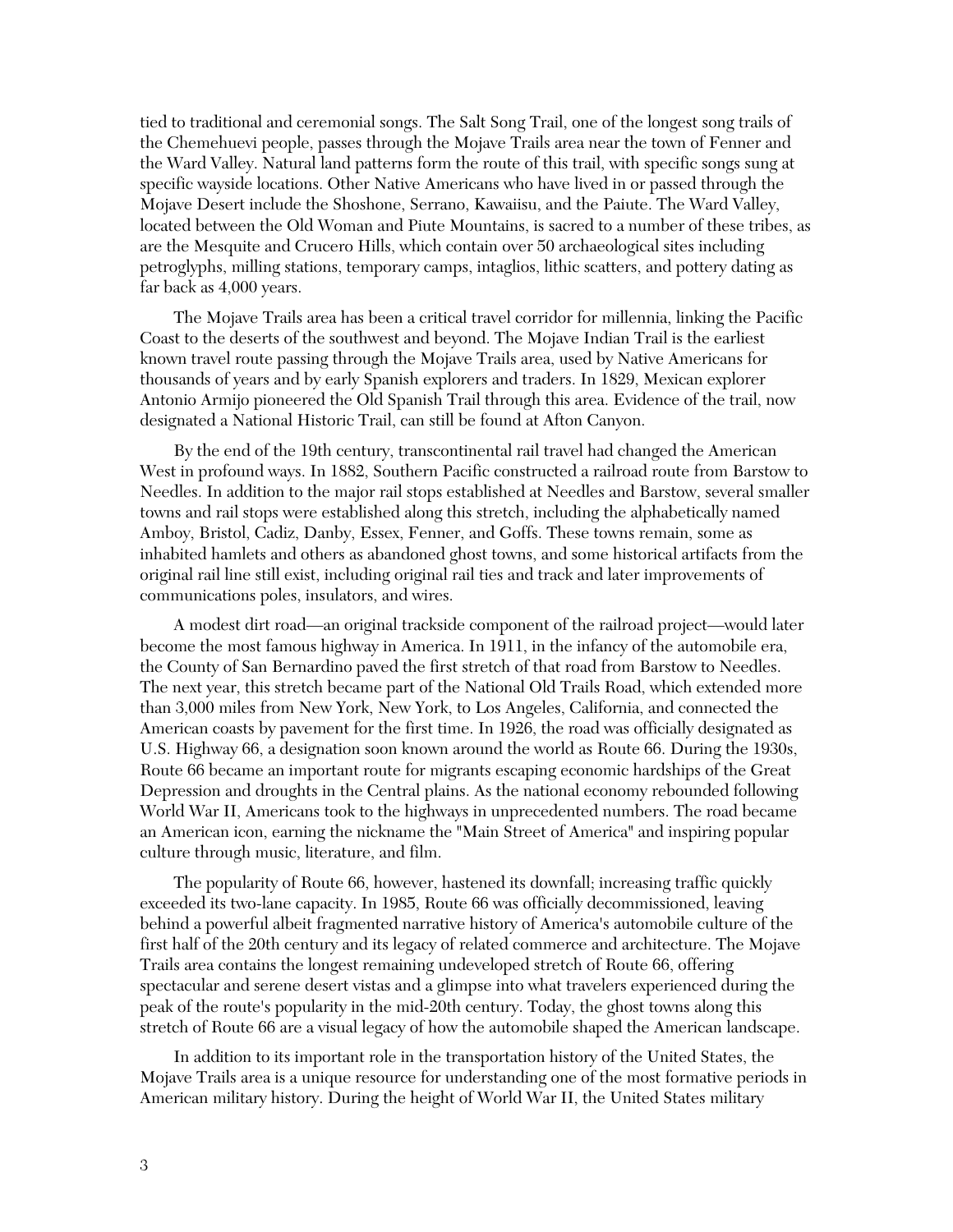recognized a need to develop a desert training program in order to prepare its troops to fight the tank armies of Nazi Germany in North Africa. Major General George S. Patton, Jr., commander of the I Armored Corps, selected the site of the Desert Training Center in the Mojave Trails area, the largest training area in the world at the time. More than one million troops trained in the area between 1942 and 1944, including at Camp Ibis, Camp Clipper, Camp Iron Mountain, Camp Granite, and Camp Essex. Remnants of these camps can still be found today, including rock-lined streets, staging areas, flag circles, altars, tent areas, and even tank tracks on some of the area's hardpan playas.

The protection of the Mojave Trails area will preserve its cultural, prehistoric, and historic legacy and maintain its diverse array of natural and scientific resources, ensuring that the prehistoric, historic, and scientific values of this area remain for the benefit of all Americans.

*Whereas,* section 320301 of title 54, United States Code (known as the "Antiquities Act"), authorizes the President, in his discretion, to declare by public proclamation historic landmarks, historic and prehistoric structures, and other objects of historic or scientific interest that are situated upon the lands owned or controlled by the Federal Government to be national monuments, and to reserve as a part thereof parcels of land, the limits of which in all cases shall be confined to the smallest area compatible with the proper care and management of the objects to be protected;

*Whereas,* it is in the public interest to preserve the objects of scientific and historic interest on the Mojave Trails lands;

*Now, Therefore, I, Barack Obama,* President of the United States of America, by the authority vested in me by section 320301 of title 54, United States Code, hereby proclaim the objects identified above that are situated upon lands and interests in lands owned or controlled by the Federal Government to be the Mojave Trails National Monument (monument) and, for the purpose of protecting those objects, reserve as part thereof all lands and interests in lands owned or controlled by the Federal Government within the boundaries described on the accompanying map, which is attached to and forms a part of this proclamation. These reserved Federal lands and interests in lands encompass approximately 1.6 million acres. The boundaries described on the accompanying map are confined to the smallest area compatible with the proper care and management of the objects to be protected.

All Federal lands and interests in lands within the boundaries of the monument are hereby appropriated and withdrawn from all forms of entry, location, selection, sale, or other disposition under the public land laws, from location, entry, and patent under the mining laws, and from disposition under all laws relating to mineral and geothermal leasing, other than by exchange that furthers the protective purposes of the monument or disposal for the limited purpose of providing materials for repairing or maintaining roads and bridges within the monument consistent with care and management of the objects identified above.

The establishment of the monument is subject to valid existing rights. If the Federal Government acquires any lands or interests in lands not owned or controlled by the Federal Government within the boundaries described on the accompanying map, such lands and interests in lands shall be reserved as a part of the monument, and objects identified above that are situated upon those lands and interests in lands shall be part of the monument, upon acquisition of ownership or control by the Federal Government.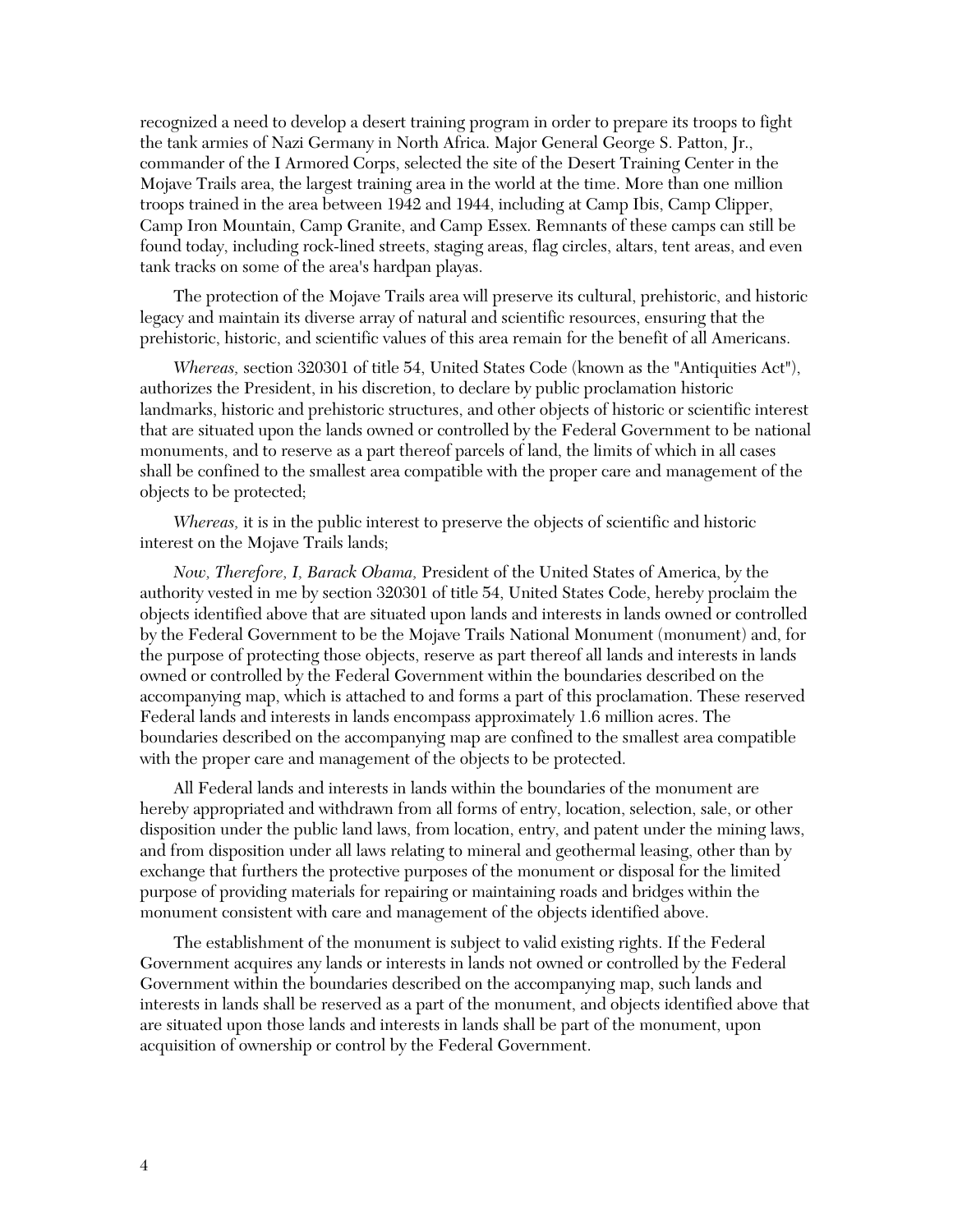The Secretary of the Interior (Secretary) shall manage the monument through the Bureau of Land Management (BLM) as a unit of the National Landscape Conservation System, pursuant to applicable legal authorities, to protect the objects identified above.

For purposes of the care and management of the objects identified above, the Secretary, through the BLM, shall within 3 years of the date of this proclamation prepare and maintain a management plan for the monument and shall provide for maximum public involvement in the development of that plan including, but not limited to, consultation with tribal, State, and local governments.

Nothing in this proclamation shall be construed to preclude the renewal or assignment of, or interfere with the operation or maintenance of, or with the replacement, modification, or upgrade within or adjacent to an existing authorization boundary of, existing flood control, utility, pipeline, or telecommunications facilities that are located within the monument in a manner consistent with the care and management of the objects identified above. Existing flood control, utility, pipeline, or telecommunications facilities located within the monument may be expanded, and new facilities may be constructed within the monument, but only to the extent consistent with the care and management of the objects identified above.

The Secretary shall work with appropriate State officials to ensure the availability of water resources, including groundwater resources, needed for monument purposes.

Except for emergency or authorized administrative purposes, motorized vehicle use in the monument shall be permitted only on roads existing as of the date of this proclamation. Nonmotorized mechanized vehicle use shall be permitted only on roads and trails designated for their use consistent with the care and management of the objects identified above. The Secretary shall prepare a transportation plan that designates the roads and trails where motorized or non-motorized mechanized vehicle use will be permitted.

Laws, regulations, and policies followed by the BLM in issuing and administering grazing permits or leases on lands under its jurisdiction, including provisions specific to the California Desert Conservation Area, shall continue to apply with regard to the lands in the monument, consistent with the care and management of the objects identified above.

Nothing in this proclamation shall be deemed to enlarge or diminish the jurisdiction of the State of California, including its jurisdiction and authority with respect to fish and wildlife management.

Nothing in this proclamation shall preclude low level overflights of military aircraft, the designation of new units of special use airspace, the use or establishment of military flight training routes over the lands reserved by this proclamation, or related military uses, consistent with the care and management of the objects identified above.

Nothing in this proclamation shall alter the Department of Defense's use of the Restricted Airspace established by the Federal Aviation Administration. Further, nothing in this proclamation shall preclude (i) air or ground access for existing or new electronic tracking and communications; (ii) landing and drop zones; and (iii) readiness and training by the U.S. Armed Services, Joint and Coalition forces, including training using motorized vehicles both on and off road, in accordance with applicable interagency agreements.

Nothing in this proclamation shall be construed to alter the authority or responsibility of any party with respect to emergency response activities within the monument, including wildland fire response.